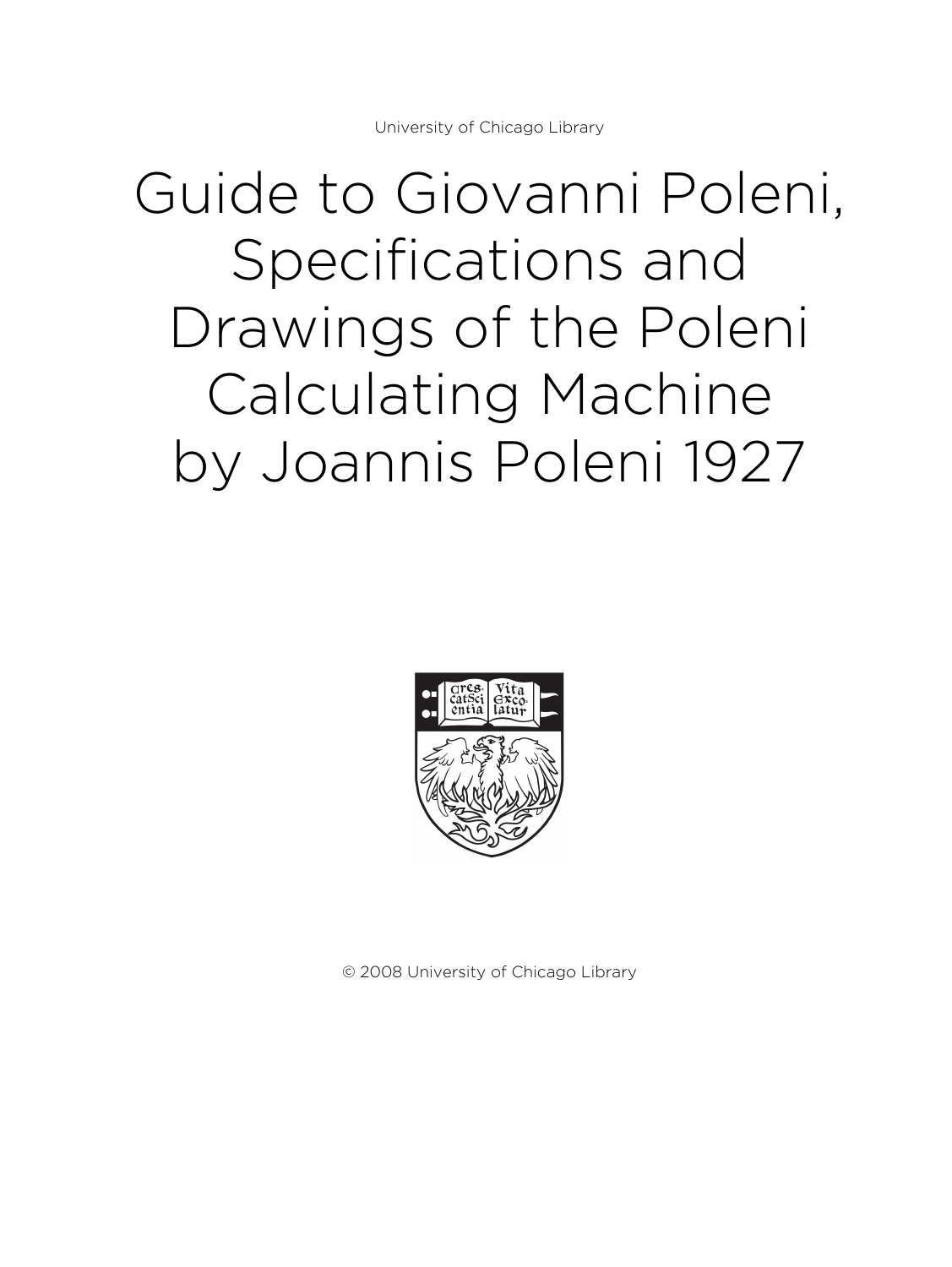# **Table of Contents**

| Descriptive Summary      |   |
|--------------------------|---|
| Information on Use       |   |
| Access                   |   |
| Citation                 | 2 |
| Scope Note               |   |
| <b>Related Resources</b> |   |
| <b>Subject Headings</b>  | 3 |
| <b>INVENTORY</b>         |   |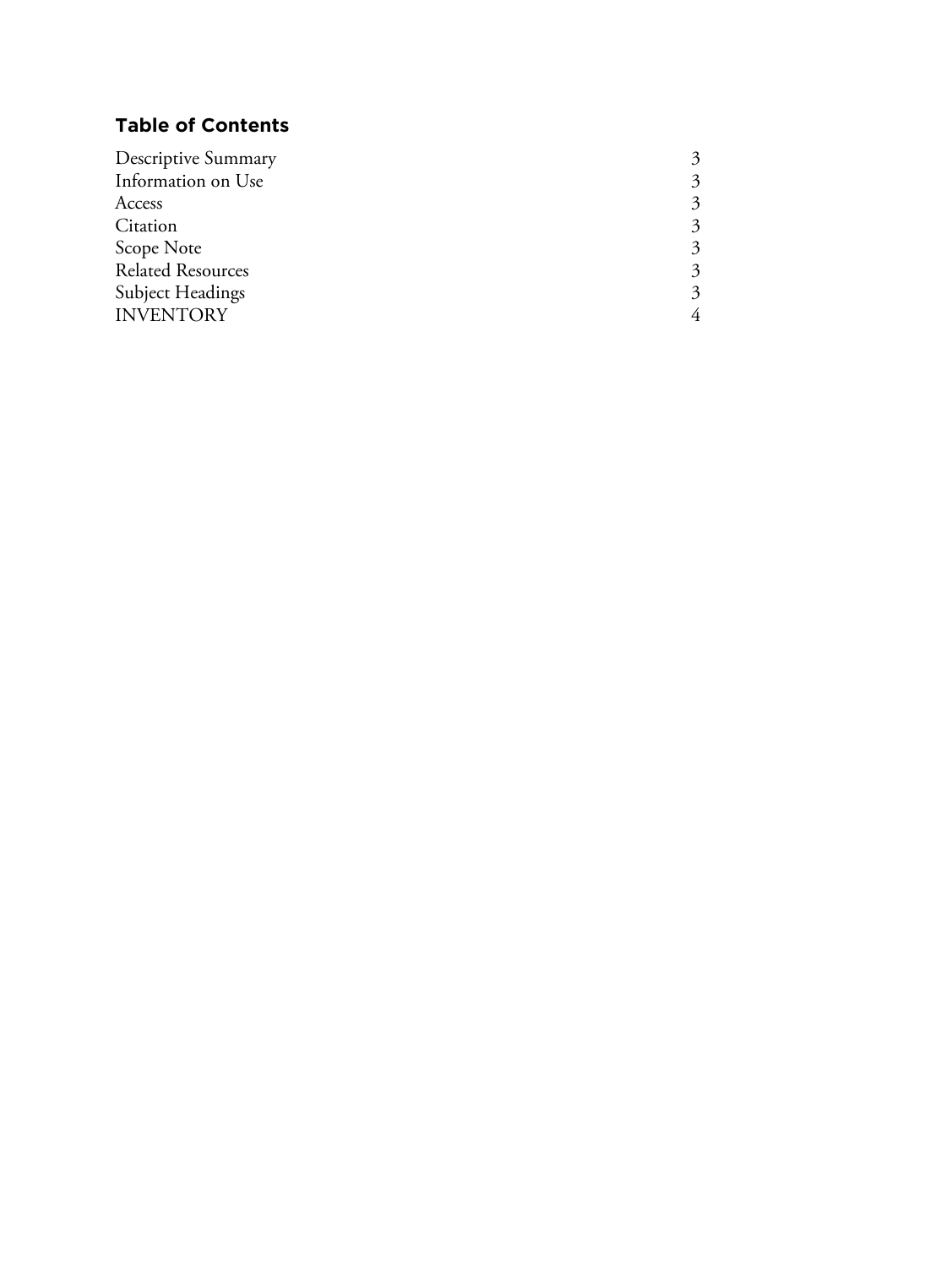### **Descriptive Summary**

| <b>Identifier</b> | ICU.SPCL.CRMS162                                                                                                                                                                                                                                        |
|-------------------|---------------------------------------------------------------------------------------------------------------------------------------------------------------------------------------------------------------------------------------------------------|
| Title             | Poleni, Giovanni. Specifications and Drawings of the Poleni Calculating<br>Machine by Joannis Poleni                                                                                                                                                    |
| Date              | 1927                                                                                                                                                                                                                                                    |
| <b>Size</b>       | 31 p. $(27 \text{ cm.})$                                                                                                                                                                                                                                |
| <b>Repository</b> | Special Collections Research Center<br>University of Chicago Library<br>1100 East 57th Street<br>Chicago, Illinois 60637 U.S.A.                                                                                                                         |
| <b>Abstract</b>   | Facsimile of title page, leaves 27-40, and two illustrations from part II of<br>Joannis Poleni "Miscellenea." Also includes typewritten English translation<br>of "Miscellanea" by J. Lestrohan, as "Miscellaneous Scientific Works of John<br>Poleni." |

### **Information on Use**

#### **Access**

Open for research. No restrictions.

## **Citation**

When quoting material from this collection, the preferred citation is: Poleni, Giovanni, Specifications and Drawings of the Poleni Calculating Machine by Joannis Poleni, Crerar Ms 162, Special Collections Research Center, University of Chicago Library

# **Scope Note**

Facsimile of title page, leaves 27-40, and two illustrations from part II of Joannis Poleni "Miscellenea." Also includes typewritten English translation of "Miscellanea" by J. Lestrohan, as "Miscellaneous Scientific Works of John Poleni." Gift of Felt & Tarrant Mfg. Co. Bound in olive buckram.

# **Related Resources**

The following related resources are located in the Department of Special Collections:

http://www.lib.uchicago.edu/e/spcl/select.html

# **Subject Headings**

• Barometers -- Early works to 1800